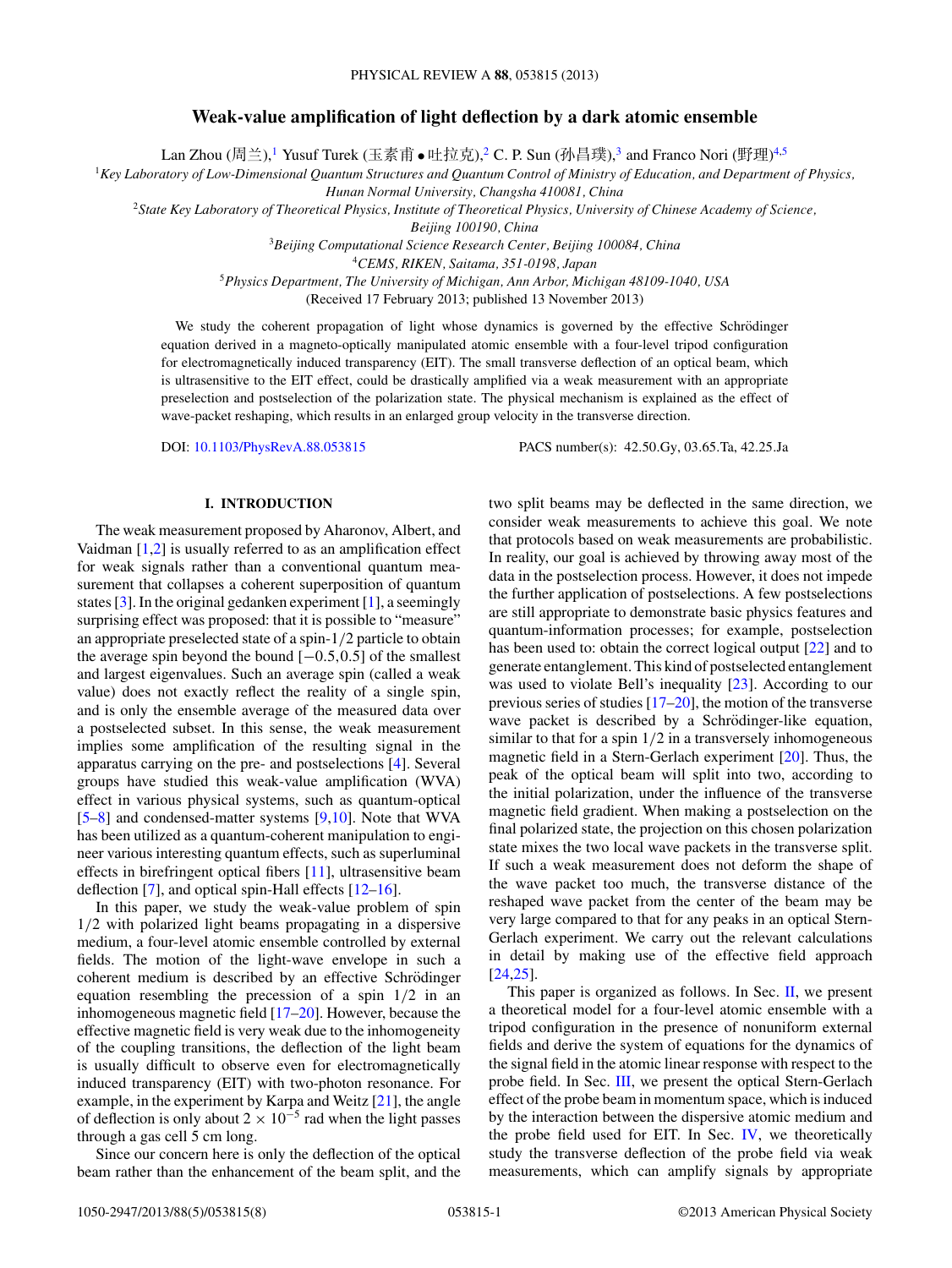<span id="page-1-0"></span>

FIG. 1. (Color online) Schematic diagram of an atomic ensemble with a four-level tripod configuration in a gas cell of length *L*, manipulated by two optical and one magnetic field. The magnetic field *B* is applied along the *z* direction with a gradient along the *x* direction.

preselected and postselected states of the system. We conclude our paper in the final section.

#### **II. MODEL SETUP**

Consider an ensemble of *N* identical and noninteracting atoms confined in a rectangular gas cell, characterized by the ground-state Zeeman sublevels  $|\pm\rangle$ , one intermediate state  $|s\rangle$ , and an excited state  $|e\rangle$ , as shown in Fig. 1. The levels are coupled by two optical fields: a control laser field with frequency  $v_c$  and wave number  $k_c$ , and a probe laser field with frequency *ν* and wave number *k*. The control field is assumed to be homogeneous and strong enough for propagation effects to be neglected, and it was tuned to the  $|s\rangle \rightarrow |e\rangle$  transition. The coupling strength is characterized by the Rabi frequency  $\Omega$ . Here, the Rabi frequency  $\Omega$  is taken to be a constant throughout the paper. The probe laser field is linearly polarized and propagating along the *z* axis. Its linear polarization is a superposition of left- and right-handed circular polarization, labeled by  $\sigma_{\pm}$ . We denote the  $\sigma_i$ -polarized component as  $\tilde{E}_i(\mathbf{r},t)$ ,  $j = \pm$ , which drive the transitions  $|\pm\rangle \leftrightarrow |e\rangle$ , respectively.

The atomic gas cell can be divided into many smaller cells. We assume that each smaller cell contains a large number of atoms and the inhomogeneous external field is sufficiently homogeneous for each smaller cell [\[17\]](#page-7-0). In this case, the atomic medium can be treated in a continuous way by the following approach. First, describe the medium excitation by introducing the collective atomic operators  $\tilde{\Xi}_{\mu\nu}(\mathbf{r}) = (1/N_{\mathbf{r}}) \sum_{j=1}^{N_{\mathbf{r}}} \tilde{\Xi}_{\mu\nu}^{j}$ , averaged over a small but macroscopic volume containing many atoms  $N_r = (N/V)dV \gg 1$  around position **r**. Here,  $\tilde{\Xi}^{j}_{\mu\nu}(\mathbf{r}) = |\mu\rangle_{j} \langle \nu|$ . Afterwards replace the sum over the total number *N* of atoms by  $\frac{N}{V} \int d^3r$ , where *V* is the volume of the medium [\[24,25\]](#page-7-0). Neglecting the kinetic energy of the atoms,

the Hamiltonian of the atomic part is given by

$$
H^{(A)} = \frac{N}{V} \sum_{i} \int d^3 r(\omega_i + \mu_i B) \tilde{\Xi}_{ii}, \qquad (1)
$$

where  $\omega_i$  ( $i = \pm, s, e$ ) are the bare atomic energies, and  $\omega_{\pm} =$  $ω_0$  (which corresponds to degenerate levels when *B* = 0). The magnetic field *B* along the *z* axis shifts the energy levels by the amount  $\mu_i B(\mathbf{r})$ , where the magnetic moments  $\mu_i = m_F^i g_F^i \mu_B$  are defined by the Bohr magneton  $\mu_B$ , the gyromagnetic factor  $g_F^i$ , and the magnetic quantum number  $m_F^i$  of the corresponding state  $|i\rangle$ . Under the electric-dipole approximation and the rotating-wave approximation, the lightmatter interaction Hamiltonian becomes [\[24,25\]](#page-7-0)

$$
H^{(I)} = \frac{N}{V} \int \Omega e^{i(\mathbf{k}_c \cdot \mathbf{r} - v_c t)} \tilde{\Xi}_{es} d^3 r + \text{H.c.}
$$

$$
- \frac{N}{V} \sum_{j=\pm} d_{ej} \int \tilde{E}_j^{(+)} \tilde{\Xi}_{ej} d^3 r + \text{H.c.}, \qquad (2)
$$

with *de*<sup>−</sup> (*de*+) denoting the matrix element of the dipole momentum operator projected on the direction of the electric field.

The slowly varying variables  $E_i(\mathbf{r},t)$  for the probe field and the collective atomic transition operators  $\Theta_{\alpha\beta}$  can be defined as

$$
\tilde{E}_j^+(\mathbf{r},t) = \sqrt{\frac{\nu}{2\varepsilon_0 V}} E_j(\mathbf{r},t) e^{i(kz - \nu t)} \quad (j = \pm), \qquad (3a)
$$

$$
\tilde{\Xi}_{ej} = \Theta_{ej} \exp(-ikz),\tag{3b}
$$

$$
\tilde{\Xi}_{es} = \Theta_{es} \exp(-i\mathbf{k}_c \cdot \mathbf{r}).\tag{3c}
$$

In a rotating reference frame, the dynamics of this system is described by

$$
H_{\text{rot}} = \frac{N}{V} \int d^3 r (\delta_- \Theta_{--} + \delta_+ \Theta_{++} + \delta_c \Theta_{ss})
$$

$$
- \frac{N}{V} \int d^3 r \left( \Omega \Theta_{es} + \sum_{j=\pm} g_j E_j \Theta_{ej} \right) + \text{H.c.} \qquad (4)
$$

with  $\delta_i$  ( $i = \pm, c$ ) the detunings of the probe and control fields from the corresponding atomic transitions given as

$$
\delta_c = \omega_s - \omega_e + v_c + (\mu_s - \mu_e)B,
$$
  

$$
\delta_{\pm} = \omega_0 - \omega_e + v + (\mu_{\pm} - \mu_e)B,
$$

and the coupling strength as

$$
g_j = d_{ej} \sqrt{\frac{v}{2\varepsilon_0 V}}.\tag{5}
$$

The Hamiltonian in Eq. (4) generates the Heisenberg equations of the slowly varying variables  $\Theta_{\mu\nu}$ . Langevin equations are obtained to describe the dynamics of the medium by introducing the coherence relaxation rate *γ* between the ground state  $|\pm\rangle$  and the intermediate state  $|s\rangle$ , as well as the decay rate  $\Gamma$  of the excited state. The low-intensity approximation [\[24–26\]](#page-7-0), on one hand, allows us to neglect Langevin noise operators since the number of photons contained in the probe laser beams is much smaller than the number of atoms in the sample, so the operators become *c* numbers. On the other hand, it allows us to regard the interaction between the matter and the probe field as a weak disturbance, since the intensity of the probe laser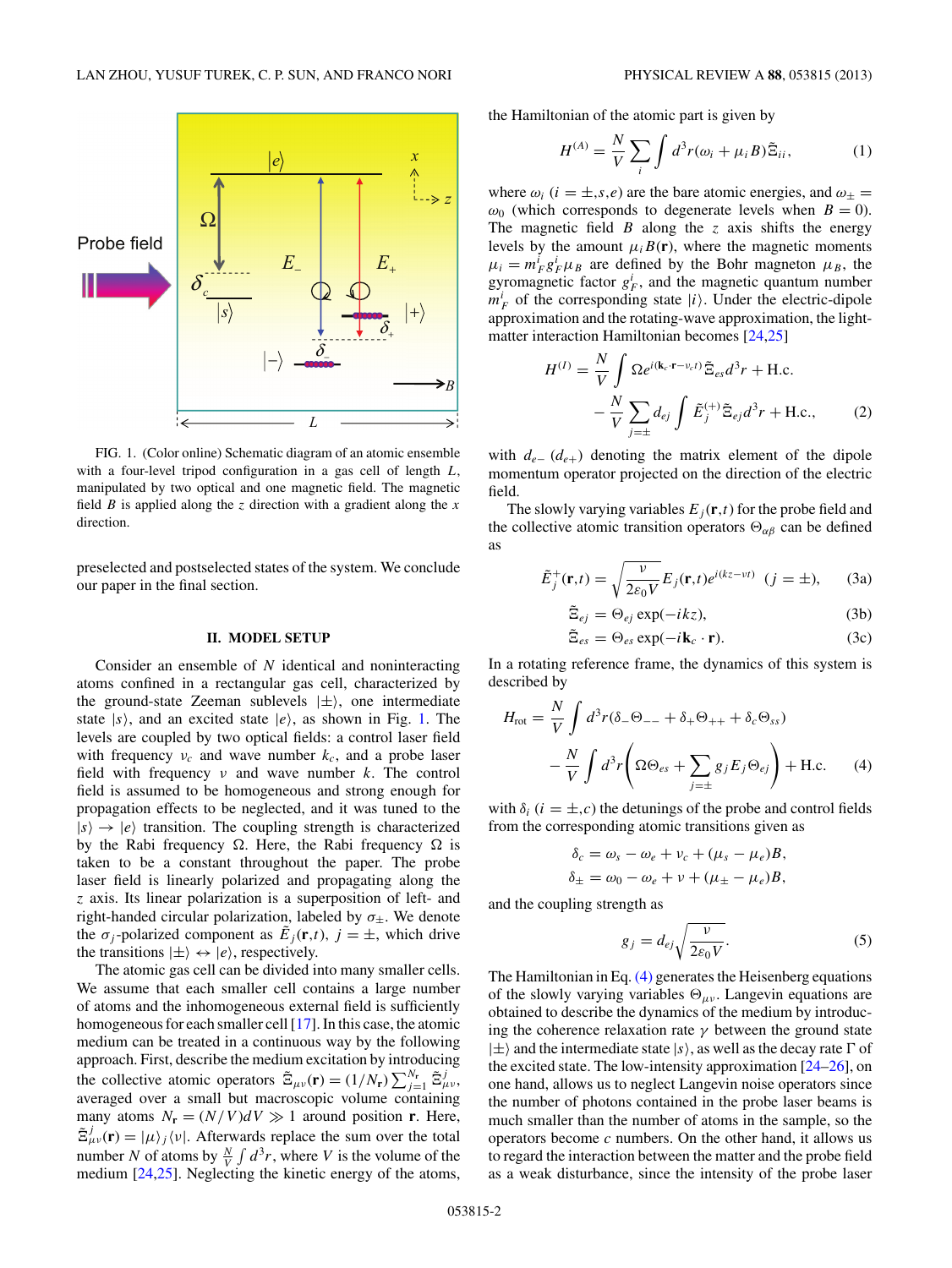<span id="page-2-0"></span>beams is much weaker than that of the control laser field. The perturbation approach [\[24,25,27\]](#page-7-0) can be applied in terms of a power series in  $gE_i$ :

$$
\Theta_{\alpha\beta} = \Theta_{\alpha\beta}^{(0)} + \varepsilon \Theta_{\alpha\beta}^{(1)} + \cdots,
$$
 (6)

where  $\varepsilon$  is a parameter that ranges continuously between zero and 1. When  $\varepsilon = 0$ , the probe field is absent. For all atoms initially in level  $|\pm\rangle$  without polarization (i.e., atom *i* in a mixed state  $\rho_i = \sum_{j=\pm} |j\rangle\langle j|/2$ , we obtain

$$
\Theta_{--}^{(0)} = \Theta_{++}^{(0)} = \frac{1}{2} \tag{7}
$$

while all others terms vanish. Here, we retain only terms up to the first order in  $\varepsilon$ , since the linear-optical-response theory can sufficiently reflect the main physical features. The dispersion and absorption are determined by  $\Theta_{j_e}^{(1)}$ , which is obtained as

$$
\Theta_{je}^{[1]} = \frac{\Delta_j g_j E_j}{2\Omega \Omega^*} \quad (j = \pm)
$$
 (8)

in steady-state solutions [\[19,20,27\]](#page-7-0), where pure dephasing processes and decay among the lower states are neglected  $(\gamma = 0)$  to highlight the main physics, and a sufficiently strong driving field is assumed to satisfy  $|\Omega|^2 \gg \Gamma \gamma, \delta_i \delta_j$ . We note the assumption of the strong driving field implies that  $|\Omega| \gg |(\mu_{+} - \mu_{-})B|$ . The Raman detuning is defined as

$$
\Delta_j = \delta_j - \delta_c,\tag{9}
$$

which leads to a spatially varying refractive index profile in the gas cell [\[17\]](#page-7-0) due to the small transverse magnetic field gradient.

Using the slowly-varying-envelope approximation, the paraxial wave equation in the linear-optical-response theory [\[24,25,27\]](#page-7-0)

$$
(i\partial_t + ic\partial_z)E_j = -Ng_j^* \Theta_{je}^{(1)},\tag{10}
$$

becomes an effective Schrödinger equation

$$
i\partial_t E_j = H_j E_j,\tag{11}
$$

by substituting Eq.  $(8)$  into  $(10)$ , where the effective Hamiltonian is

$$
H_j = cp_z - \frac{N|g_j|^2}{2|\Omega|^2} \Delta_j.
$$
 (12)

Here *c* is the velocity of light in vacuum and  $p_z = -i\partial_z$ . Notice that  $\sigma_{\pm}$  polarizations accompany the component  $E_{\pm}$ . Writing the  $\sigma_{\pm}$ -polarization states as column vectors resembling the spin 1*/*2,

$$
|\sigma_{+}\rangle = [1 \ 0]^T, \tag{13a}
$$

$$
|\sigma_{-}\rangle = [0 \ 1]^T, \tag{13b}
$$

where the superscript *T* means transpose, we can group the two components  $E_{\pm}$  into a column vector defined as the "spinor" state"  $\Phi = [E_+, E_-]^T$ . The dynamical equation of the probe laser field reads

$$
i\partial_t \Phi = \begin{bmatrix} H_+ & 0 \\ 0 & H_- \end{bmatrix} \Phi = H_{\text{eff}} \Phi, \tag{14}
$$

which allows us to write the state of the probe laser field at any arbitrary time as

$$
|\Phi(t)\rangle = \sum_{j=\pm} c_j |E_j(t)\rangle |\sigma_j\rangle.
$$
 (15)

Here, the states  $|E_j\rangle$  describe the state of the spatial degrees of freedom, with  $E_i(\mathbf{r},t)$  referred to as the corresponding spatial representation.

Hereafter, to investigate the beam deflection amplification of the light beam, propagating in the dispersive atomic ensemble, we use a signal enhancement technique known from weak measurements [\[28\]](#page-7-0). Along with the standard weakmeasurement terminology, the transverse-position degree of freedom of the probe beam is referred to as the meter and its intrinsic polarization degree of freedom is referred to as the measured system.

## **III. OPTICAL STERN-GERLACH EFFECT**

We now investigate the evolution of the probe wave packet. The polarization vector of the probe field lies in the plane perpendicular to its traveling direction (i.e., the *z* direction). It is initially prepared in a superposition state

$$
|i\rangle = \cos\frac{\alpha}{2}|H\rangle + \sin\frac{\alpha}{2}|V\rangle \tag{16}
$$

of the horizontal polarization,  $|H\rangle = (|\sigma_+\rangle + |\sigma_-/\rangle)/\sqrt{2}$ , and vertical polarization,  $|V\rangle = -i(|\sigma_+\rangle - |\sigma_-|)/\sqrt{2}$ , where *α* is the polarization angle of the probe light beam. For weak measurements, this angle is very small, which means that the probe field is initially almost in the horizontal polarization state. The role of  $\alpha$  in the transverse beam deflection amplification via weak measurements will be further discussed in the next section.

The two components of the probe field travel collinearly before reaching the medium, which implies that initially  $|E_j(t_0)\rangle = |E_0(0)\rangle$ , where the initial time  $t_0 = 0$ . After the probe field enters the medium, the atomic ensemble induces the time evolution operator  $U(t) = e^{-iH_{\text{eff}}t}$  on the meter state according to its polarized state. Then the state at an arbitrary time becomes an entangled state

$$
|\Phi(t)\rangle = \frac{1}{\sqrt{2}} [e^{-i\alpha/2}|\sigma_+\rangle|E_+(t)\rangle + e^{i\alpha/2}|\sigma_-\rangle|E_-(t)\rangle], \quad (17)
$$

where the meter state is described by

$$
|E_j(t)\rangle = e^{-iH_jt}|E_0(0)\rangle.
$$
 (18)

We will show that  $E_{\pm}(\mathbf{r},t)$  in Eq. (17) implies a wave-packet split in momentum space according to polarizations. After a measurement on the postselected state  $|V\rangle$ , the meter is reshaped as

$$
\left|\Phi_f^m(t)\right\rangle = \frac{i}{2} \left[e^{-i\alpha/2} |E_+(t)\rangle - e^{i\alpha/2} |E_-(t)\rangle\right].\tag{19}
$$

Obviously, the superposition of the two wave packets  $E_{\pm}(\mathbf{r},t)$ can produce an interference pattern in the coordinate space.

Now we assume that the magnetic field *B* applied in the *z* direction has a linear gradient along the *x* direction with the expression

$$
B = B_0 + B_1 x. \tag{20}
$$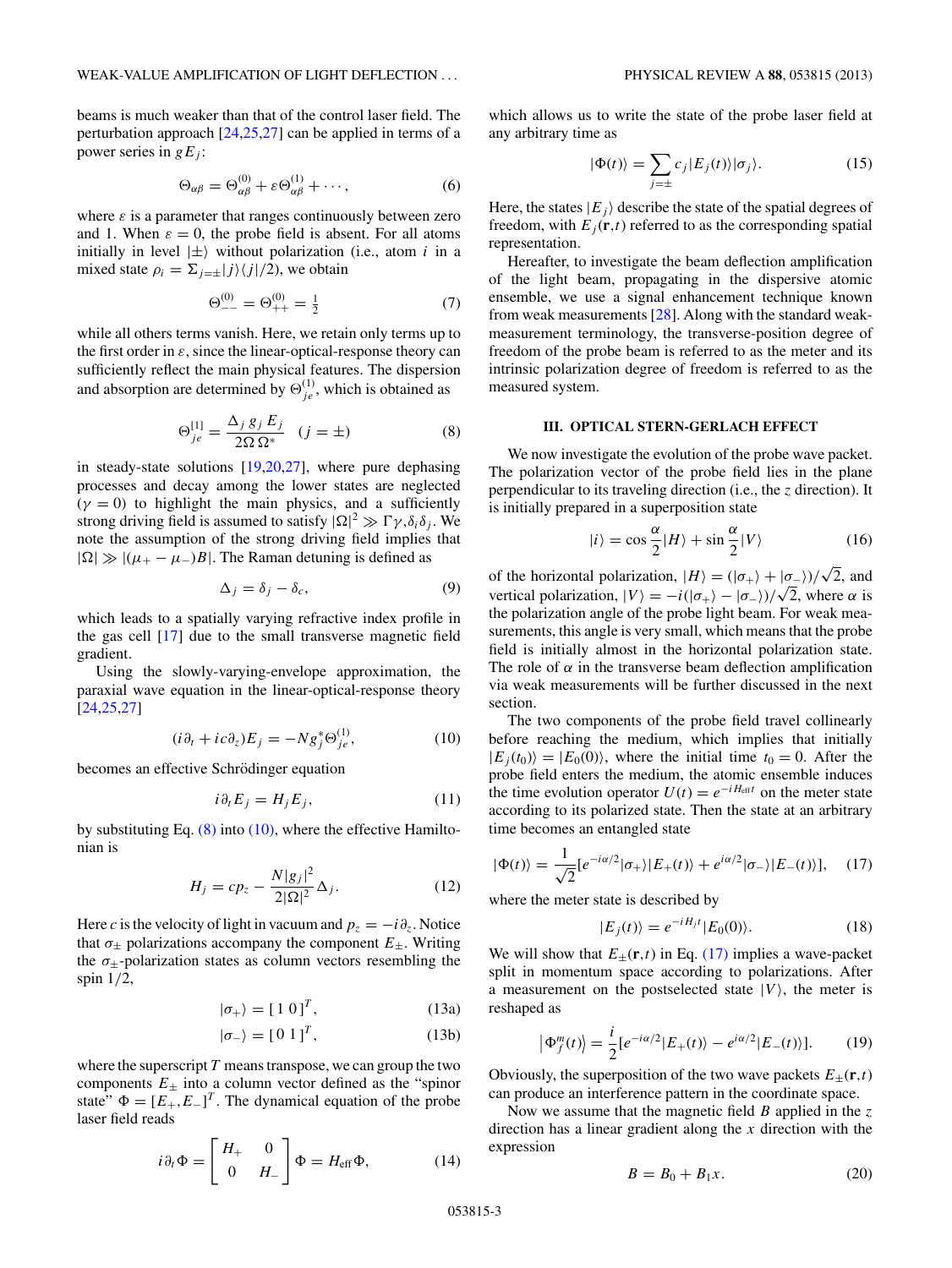<span id="page-3-0"></span>Here, our treatment is confined to only one transverse dimension, say the *x* direction. The effective Hamiltonian in Eq. [\(12\)](#page-2-0) reads

$$
H_j = cp_z + b_{0j} + b_{1j}x, \t\t(21)
$$

where the parameters

$$
b_{0j} = -\frac{N|g_j|^2}{2|\Omega|^2} [\omega_0 + \nu - \omega_s - \nu_c + (\mu_j - \mu_s)B_0], \quad (22a)
$$

$$
b_{1j} = -\frac{N|g_j|^2}{2|\Omega|^2} (\mu_j - \mu_s) B_1,
$$
\n(22b)

can be adjusted by the control laser field and the magnetic field as well as the energy levels. We note that the condition  $|\Omega|^2 \gg \Gamma \gamma$ ,  $\delta_i \delta_j$  guarantees that  $b_{1j}$  cannot tend to infinity. For an initial state with a two-dimensional Gaussian amplitude profile

$$
E_j(r,0) = \frac{1}{\sqrt{2\pi a^2}} \exp\left(-\frac{z^2 + x^2}{4a^2}\right),\tag{23}
$$

the EIT medium introduces different phase shifts on the meter wave packet according to whether the state is right-handed or left-handed circularly polarized, and a displacement *ct* along the *z* direction,

$$
E_j(r,t) = \frac{e^{-itb_{0j}}}{\sqrt{2\pi a^2}} \exp\bigg[-\frac{(z-ct)^2 + x^2}{4a^2} - itb_{1j}x\bigg].
$$
 (24)

Since  $[H_i, x] = 0$ , the center of  $E_i(\mathbf{r}, t)$  does not change with time,  $\langle x_j \rangle = 0$ , which implies no spatial split of the meter wave packet. A Fourier transformation on Eq. (24),

$$
E_j(k,t) = 2\sqrt{2a^2\pi} \exp(-ib_{0j}t - a^2k_z^2 - ick_zt)
$$
  
× exp[-a<sup>2</sup>(k<sub>x</sub> + b<sub>1j</sub>t)<sup>2</sup>], (25)

shows that each meter's wave packet keeps the longitudinal momentum unchanged and acquires a transverse momentum with magnitude  $b_{1j}t$ , which is a linear function of time. Therefore, two wave packets of the probe field have the same centroid, but achieve different momenta in the *x* direction inside the EIT medium. To illustrate the split of the probe beam in momentum space, we assume that the probe beam with an initial width  $a = 2$  mm is tuned to the rubidium <sup>(87</sup>Rb)  $D_1$  line  $5^2S_{1/2} \leftrightarrow 5^2P_{1/2}$ , that the ground states  $|\pm\rangle$ correspond to the magnetic sublevels (with  $m_F = 1$  and  $-1$ ) of the  $F = 1$  hyperfine ground state, and that  $|s\rangle$  represents the hyperfine ground state  $|F = 2, m_F = 1\rangle$ . In this case, the phase shift on the  $\sigma$ <sub>−</sub> component vanishes due to  $\mu_s$  =  $\mu = 4.64 \times 10^{-24} \text{ J T}^{-1}$ . Hence, there is no shift of the momentum on the *σ*<sup>−</sup> component. The magnetic field gradient  $B_1 = 910 \mu \text{G mm}^{-1}$  and the magnetic moments  $\mu_+ = -\mu_s$ subject the wave packet of the  $\sigma_{+}$  component to a linear potential in the transverse direction. In Fig. 2, we show such an optical Stern-Gerlach effect in momentum space by plotting the transverse distribution  $|E_j(k_x,t_f)|^2$  as a function of the wave number  $k_x = p_x/\hbar$  using the value  $g^2 N/\Omega^2 \equiv \tan^2 \theta$ given in [\[29\]](#page-7-0) at a fixed time  $t_f$ . (Actually,  $g^2 N / \Omega^2 \equiv \tan^2 \theta$ is obtained from the typical group velocity  $v_g = c \cos^2 \theta$  of a few thousand meters per second given in Ref. [\[29\]](#page-7-0).) Here  $t_f = L/c$  denotes the interaction time with  $L = 50$  mm as the



FIG. 2. (Color online) Optical Stern-Gerlach effect in momentum space with the transverse distribution  $|E_j(k_x,t_f)|^2$  as a function of wave number  $k_x = p_x/\hbar$ , right after the light leaves the EIT medium. Here,  $k_x$  is in units of reciprocal meters.

 $\theta$ 

 $-1000$ 

 $-500$ 

cell length. Obviously, the transverse displacement is smaller than the uncertainty of the width of two wave packets of the meter.

However, postselecting the system on a desired polarized state  $|V\rangle$  leads to a coherent superposition of two transverse wave packets. The interference of the two meters' wave packets displace the centroid of the wave packet in coordinate space by

$$
\langle x \rangle = \frac{\sin(b_0 t + \alpha)a^2 b_1 t f_t}{1 - f_t \cos(b_0 t + \alpha)},\tag{26}
$$

where we have introduced  $b_0 = b_{0-} - b_{0+}$ ,  $b_1 = b_{1-} - b_{1+}$ , and  $f_t \equiv \exp(-a^2b_1^2t^2/2)$ . We also note that when the optical beam is deflected by the EIT medium, the wave packet will spread in the transverse direction. This spread will blur the observation of deflection. To examine this, we calculate the transverse fluctuation

$$
\langle \Delta x^2 \rangle = a^2 \frac{1 + \left( a^2 b_1^2 t^2 - 2 \right) f_t \cos \alpha + \left( \cos^2 \alpha - a^2 b_1^2 t^2 \right) f_t^2}{(1 - f_t \cos \alpha)^2}
$$

with  $b_0 = 0$ . Usually, only if  $\langle \Delta x^2 \rangle < \langle x \rangle^2$ , we can clearly observe such deflection. Otherwise, i.e.,  $\langle \Delta x^2 \rangle > \langle x \rangle^2$ , the deflection will be blurred by the transverse spreading of wave packets. In this case, a weak-measurement technique is necessary to observe the extremely small deflection of the light beam.

### **IV. WEAK VALUE AND DEFLECTION OF THE OPTICAL BEAM**

In the previous section, we have shown that the projection measurement on the initial polarization described by the state  $|i\rangle$  in Eq. [\(16\)](#page-2-0) could induce transverse displacement of the optical beam after light passes through an EIT medium. Now, we will consider the maximization of this transverse displacement, with the weak measurement proposed by Aharanov *et al.* [\[1\]](#page-7-0).

A weak measurement describes a situation where a system is so weakly coupled to a measuring device that the uncertainty in the measurement is larger than all the separations among the eigenvalues of the observable. Therefore, no information is given since the eigenvalues are not fully resolved. Three steps are necessary for weak measurements: (1) quantum state

500

1000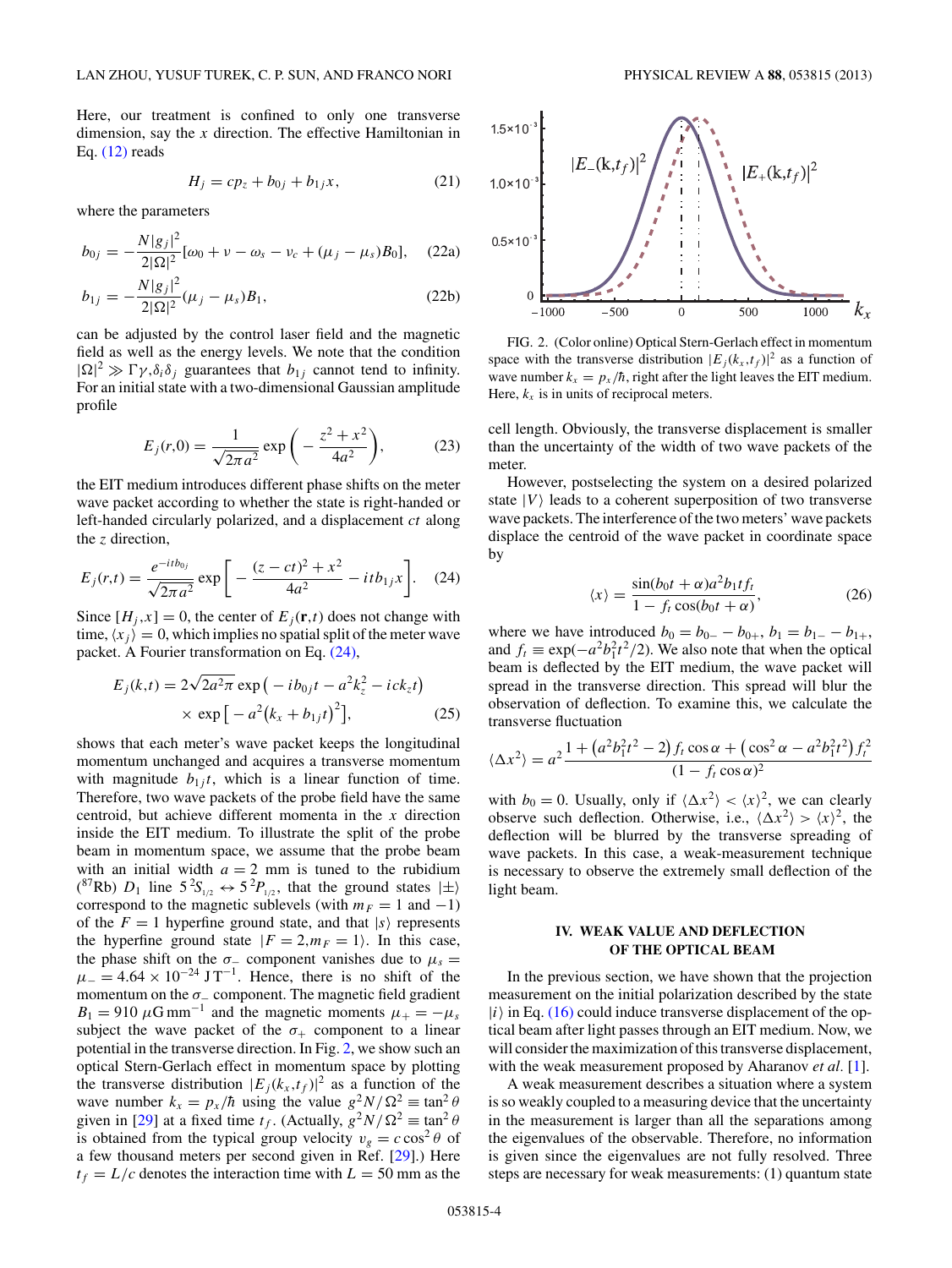<span id="page-4-0"></span>preparation (preselection); (2) a weak perturbation; (3) postselection on a final quantum state. The three essential ingredients of weak measurements were theoretically performed in the previous section.

First, we have initially prepared the state  $|i\rangle$  of the system and a Gaussian wave packet of the meter before the light is incident on the medium. Second, the polarization-dependent effective potential in Eq. [\(14\)](#page-2-0) changes the polarized state as

$$
|\phi\rangle = \frac{e^{-i\bar{\theta}_x t}}{\sqrt{2}} \left[ \exp\left(i\frac{\alpha + b_0 t}{2}\right) \exp\left(i\frac{b_1 x t}{2}\right) | \sigma_{-}\rangle + \exp\left(-i\frac{\alpha + b_0 t}{2}\right) \exp\left(-i\frac{b_1 x t}{2}\right) | \sigma_{+}\rangle \right]
$$
(27)

with  $\bar{\theta}_x = (\bar{b}_0 + \bar{b}_1 x)$ , where  $\bar{b}_j \equiv (b_{j+} + b_{j-})/2$ . The state  $|\phi\rangle$  indicates that there is an interaction Hamiltonian between the system and the meter,  $H_{int} = \xi \sigma_z$  with  $\xi = b_1 x/2$ , and a free evolution  $\exp(-ib_0t\sigma_z/2)$  for the spin. Here,  $|\sigma_{\pm}\rangle$  are the eigenstates of the Pauli operator  $\sigma_z$  with eigenvalues  $\pm 1$ . A weak perturbation is guaranteed when the transverse displacement in momentum space is smaller than the width of the transverse distribution. In addition, the coupling strength  $b_1$  can be adjusted by the control laser field and the magnetic field gradient.

Afterwards, the polarization state  $|V\rangle$  is postselected. The information on the observable of the system is read out from the transverse spatial distribution which serves as the meter. However, the mean position in Eq. [\(26\)](#page-3-0) is not the weak value. Weak measurements can provide the weak values defined by  $\langle \sigma_z \rangle_w = \langle \psi_{\text{fi}} | \hat{\sigma}_z | \psi_{\text{in}} \rangle / \langle \psi_{\text{fi}} | \psi_{\text{in}} \rangle$ , where  $| \psi_{\text{in}} \rangle$  and  $| \psi_{\text{fi}} \rangle$  are the preselected and postselected states of the system, respectively. Here, they are given by

$$
|\psi_{\rm in}\rangle \equiv \frac{e^{-i\bar{\theta}_x t}}{\sqrt{2}} \left[ \exp\left(i\frac{\alpha + b_0 t}{2}\right) | \sigma_{-}\rangle + \exp\left(-i\frac{\alpha + b_0 t}{2}\right) | \sigma_{+}\rangle \right], \tag{28a}
$$

$$
|\psi_{\text{fi}}\rangle = |V\rangle. \tag{28b}
$$

In our case, the observable is  $\sigma_z$ . Taking the free evolution of the spin into account, we obtain the weak value

$$
\langle \sigma_z \rangle_w = \frac{\langle \psi_{\rm fi} | \sigma_z | \psi_{\rm in} \rangle}{\langle \psi_{\rm fi} | \psi_{\rm in} \rangle} = i \cot \left( \frac{\alpha + b_0 t}{2} \right). \tag{29}
$$

From the definition of the weak value, one can find that if the free evolution of the spin is not taken into account, the resulting weak value is *i* cot( $\alpha/2$ ), rather than the above result.

It is well known that the weak value is linked to the final read of the meter. To obtain the mean position, one should first expand  $\langle \psi_{\text{fi}} | \exp(-i\xi \sigma_z t) | \psi_{\text{in}} \rangle$  up to first order in  $b_1 t$ . Actually, this first-order expansion is valid in our system since we consider only the short-time behavior and the external magnetic field gradient  $B_1$  in the *x* direction is very small; thus

$$
b_1 t_f \ll a^{-1} \tag{30}
$$

is satisfied, which is the condition for performing the weak measurement. Then we write  $\langle \psi_{fi} | \sigma_z | \psi_{in} \rangle$  in terms of the weak value  $\langle \sigma_z \rangle_w$ . Finally, we regroup it to an exponential  $\text{function } \langle \psi_{\text{fi}} | \psi_{\text{in}} \rangle(1 - i \xi t \langle \sigma_z \rangle_w) \approx \langle \psi_{\text{fi}} | \psi_{\text{in}} \rangle \exp(-i \xi t \langle \sigma_z \rangle_w),$ 

which yields

$$
\langle x \rangle_{wv} = a^2 b_1 t \cot \left( \frac{\alpha + b_0 t}{2} \right) \tag{31}
$$

as the observed mean position of the meter.

It can be seen from Eq.  $(31)$  that the final read of the meter is proportional to the imaginary part of the weak value. To find the relation between the result in Eq.  $(26)$  and the weak value in Eq.  $(31)$ , we rewrite Eq.  $(18)$  as

$$
|E_j(t)\rangle = \exp[-i(c p_z + b_{0j})t](1 - ib_{1j}xt)|E_0(0)\rangle \qquad (32)
$$

by retaining the linear term of the Taylor series expansion of exp(−*ib*1*<sup>j</sup> xt*). After some algebra, we find that the mean position in Eq.  $(31)$  is a linear approximation of Eq.  $(26)$  with respect to the coupling between the system and the meter. After the postselection of the polarization degrees of freedom, the normalized wave packet of the probe field in the transverse direction becomes

$$
\Psi_f^N(x,t) = \frac{1}{\sqrt{2\pi a^2}} \exp\left(-\frac{x^2 - x \langle x \rangle_{wv} + \langle x \rangle_{wv}^2}{4a^2}\right).
$$
 (33)

In Fig. 3, we plot the transverse distribution of the incident wave packet in Eq. [\(23\)](#page-3-0) with a red solid curve,  $|\Psi_f^N(x,t)|^2$ in Eq. (33) at time  $t_f = L/c$  (black dashed curve), and the normalized norm squared of Eq. [\(19\)](#page-2-0) right after the probe field leaves the atomic medium (green dash-dotted curve). Obviously, the weak measurement significantly enhances the deflection of the probe field.

Unlike the mean value of a quantum-mechanical measurement, which must lie within the range of eigenvalues, weak values in Eq. (29) produce results much larger than any of the eigenvalues of an observable, particularly when one chooses the initial state  $|\psi_{\text{in}}\rangle$  with  $\alpha = -b_0 t_f$  (where  $t_f$  is the total interaction time). By performing a weak measurement of the probe laser field that has passed through an EIT atomic medium, we are able to significantly magnify the transverse displacement of the probe field, which results in a large group velocity  $d\langle x \rangle_{wv}/dt$  in the transverse direction. The deflection



FIG. 3. (Color online) Transverse distribution of the probe field. The red solid curve corresponds to the Gaussian profile in Eq. [\(23\).](#page-3-0) The black dashed curve depicts the norm squared of the wave function in Eq. (33) with a weak measurement right after the light leaves the medium. The green dash-dotted curve presents the normalized distribution of Eq. [\(19\)](#page-2-0) at time  $t_f = L/c$ . Here, x is in units of millimeters.  $b_0t + \alpha = 0.08$ . The other parameters are the same as in Fig. [2.](#page-3-0)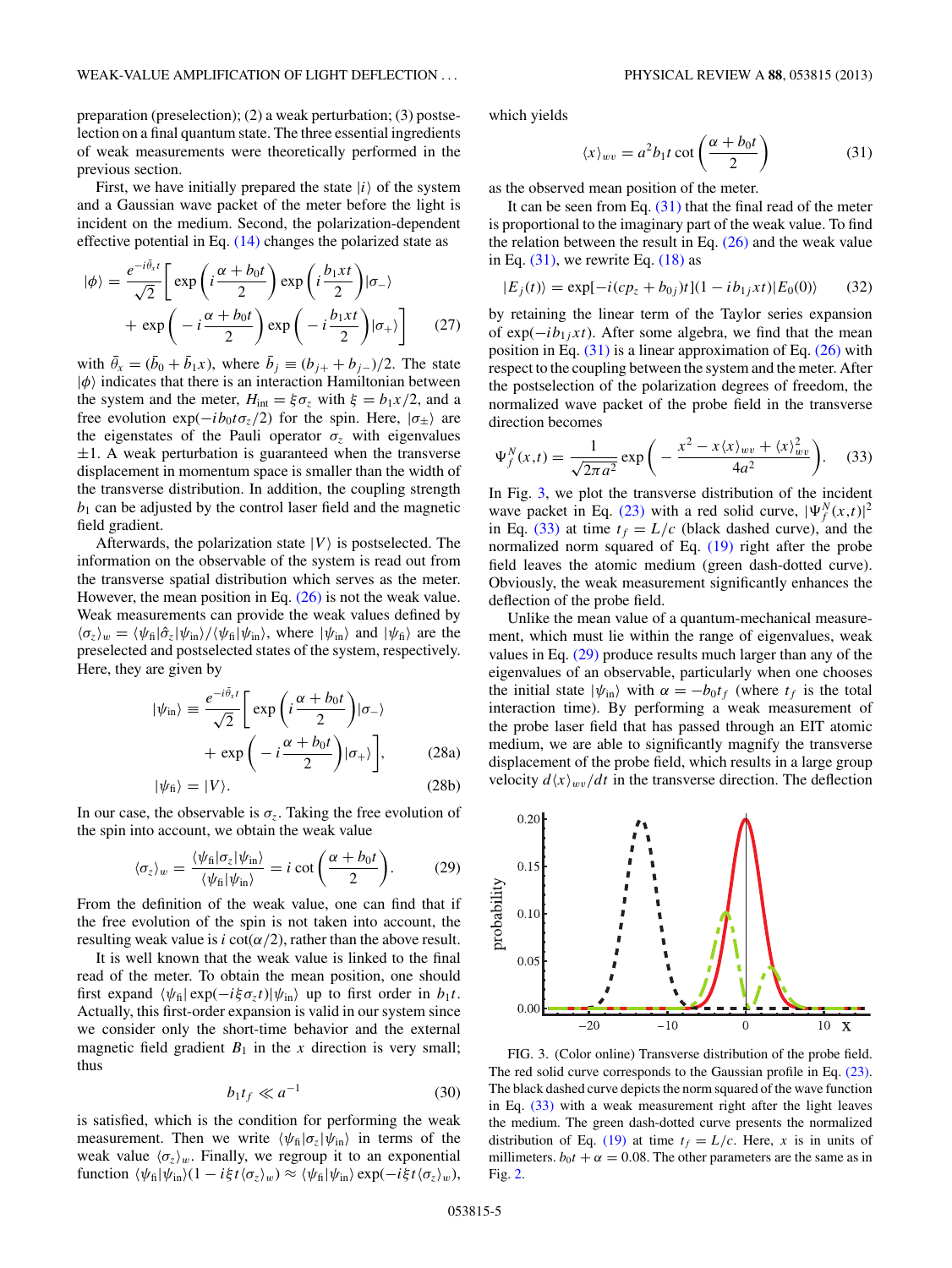angle given in Ref. [\[21\]](#page-7-0) is defined as  $\theta = c^{-1}d\langle x \rangle_{wv}/dt$ . When  $b<sub>0</sub> = 0$ , the deflection angle is totally decided by the original polarization angle  $\alpha$ , and the magnitude of the deflection angle could be arbitrarily large as *α* approaches zero. Comparing to the angle of deflection  $2 \times 10^{-5}$  rad for the EIT condition [\[21\]](#page-7-0), the weak-measurement technique discussed here greatly amplifies the displacement of the probe field in the transverse direction.

When the dynamics in the *x* direction is taken into account, the effective Hamiltonian in Eq.  $(21)$  becomes

$$
H_j = cp_z + \frac{c}{2k}p_x^2 + b_{0j} + b_{1j}x.
$$

After postselecting the system on a desired polarized state  $|V\rangle$ , the centroid of the wave packet shifts to

$$
\langle x \rangle = \frac{ct^2}{k} \bar{b}_1 + \frac{e^{-f_{2t}} \sin(\alpha + f_{1t}) \left(a^2 t + \frac{c^2 t^3}{2 a^2 k^2}\right) b_1}{1 - \cos(\alpha + f_{1t}) e^{-f_{2t}}},
$$

where

$$
f_{1t} = b_0 t + \frac{ct^3}{3k} \bar{b}_1 b_1
$$
,  $f_{2t} = \left(\frac{c^2 t^2}{8a^2 k^2} + \frac{a^2}{2}\right) t^2 b_1^2$ .

By expanding the above centroid of the wave packet up to first order in the coupling between the system and the meter, we obtain

$$
\langle x \rangle = \frac{ct^2}{k} \bar{b}_1 + \left( a^2 t + \frac{c^2 t^3}{2a^2 k^2} \right) b_1 \cot \frac{\alpha + b_0 t}{2}.
$$

The terms related to  $ct^2/(2k)$  and  $c^2t^3/(2a^2k^2)$  yield the difference from the centroid of the wave packet in Eq. [\(31\).](#page-4-0) We calculate the magnitude of each term at the time  $t_f$  by the data given in Sec. [III,](#page-2-0) and found that  $ct_f^2/(2k) \sim 10^{-19}$ ,  $c^2 t_f^3 / (2a^2 k^2) \sim 10^{-22}$ , and  $a^2 t_f \sim 10^{-16}$ , which shows that the term  $a^2t$  contributes most to the centroid of the wave packet. Therefore, we can neglect the transverse dynamics.

According to Ref. [\[25\]](#page-7-0), there is a modification of the group velocity of the probe field in the EIT medium. In this case, Eq. [\(21\)](#page-3-0) will be modified by replacing  $c \rightarrow v_g = c \cos^2 \theta$ and  $|\Omega|^2 \to |\Omega|^2 + g^2 N$ , i.e., Eq. [\(21\)](#page-3-0) becomes  $H_j = v_g p_z +$  $b'_{0j} + b'_{1j}x$ , where *b*<sup>*i*</sup> is related to *b* by the expression  $b'_{lj} =$  $b_{li}$  cos<sup>2</sup>  $\theta$  (*l* = 0,1). After some algebra, it can been found that the condition for allowing use of the weak-measurement technique and the weak value are still given by Eqs. [\(30\)](#page-4-0) and [\(31\),](#page-4-0) respectively. We note the difference between our semiclassical approach and the polariton approach. In our semiclassical approach, the atomic medium is treated as a quantum system and the probe field is treated as the classical system. The propagation velocity of the light remains unchanged, i.e., the speed of light *c*, but the "force" becomes large. In the polariton approach, both the probe light and the atomic medium are treated as quantum systems. The propagation velocity of the polariton is changed to  $c \cos^2 \theta$ , but the force becomes small. However, the two approaches give the same results for light deflection.

#### **V. DISCUSSION**

We have theoretically studied a magneto-optically controlled atomic ensemble under the EIT condition to couple a property (the observable  $\sigma_z$ ) of the polarization (the system) with the spatial degree of freedom (the meter). In the paraxial regime, the dynamics of the transverse distribution is governed by an impulsive measurement interaction Hamiltonian  $H_{\text{int}} = \xi \sigma_z$ , which makes the displacements of the transverse spatial components polarization dependent. An enhanced displacement in the meter distribution is achieved by an appropriate preselection and postselection of the polarization state. However, the choice of the preselected state is dependent on the accumulated phase during the free evolution of the system with the weak measurement taking place in between.

For an atomic gas in a finite temperature, the Doppler shift  $k_{p,c}v$  for the atoms having velocity *v* along the probe or control-field propagation direction has to be involved in the detunings  $\delta_i$ ,  $\delta_c$ . To neglect the Doppler-induced absorption, the EIT condition must be changed to  $|\Omega|^2 \gg (\delta_j - \delta_j)$  $\delta_c$ ) $k_{p,c}\bar{v}$ ,  $\gamma(\Gamma + k_{p,c}\bar{v})$ , where  $\bar{v}$  is the mean thermal atomic velocity and  $k_p$  and  $k_c$  are the wave numbers of the probe and control field. Integrating over the Maxwell-Boltzmann velocity distribution shows that  $b_{1j}$  in Eq. [\(21\)](#page-3-0) remains unchanged; however,  $b_{0j}$  is related to the mean thermal atomic velocity. Consequently, the choice of the polarization angle  $\alpha$  in Eq. [\(16\)](#page-2-0) must be related to the mean atomic velocity in order to obtain the weak value.

Our previously study [\[20\]](#page-7-0) shows that there is a polarization or quasispin current in this system, which is transverse to the flow of photons generated by the transverse gradient of magnetic fields. Weak measurements map the small polarization current onto a large shift of a measuring device's pointer. We notice that one can choose the magnetic moment of state  $|s\rangle$  equal to that of one ground state (say  $|-\rangle$ ); the *σ*<sup>−</sup> component of the probe field propagates in a straight line, while the  $\sigma_+$  component of the probe field experiences a declination similar to the probe field in Ref. [\[21\]](#page-7-0), i.e., the tiny beam deflection is completely caused by the  $\sigma_{+}$  component. Therefore, the weak-value technique significantly amplifies the beam deflection of the the probe field in Ref. [\[21\]](#page-7-0).

Finally, we note that light can be stored in as many modes as possible in the collective excitations in an atomic ensemble with definite space variations. We hope that such a weak-value technique as discussed here can enhance the resolution for different modes stored in an atomic ensemble.

#### **ACKNOWLEDGMENTS**

This work is supported by NSFC Grants No. 11074071 and No. 11374095, NFRPC Grant No. 2012CB922103, Hunan Provincial Natural Science Foundation of China (Grants No. 11JJ7001 and No. 12JJ1002), the Scientific Research Fund of Hunan Provincial Education Department (Grant No. 11B076). F.N. is partially supported by the ARO, JSPS-RFBR Contract No. 12-02-92100, a Grant-in-Aid for Scientific Research (S), MEXT Kakenhi on Quantum Cybernetics, and the JSPS via its FIRST Program.

# **APPENDIX: EFFECTIVE EQUATION FOR THE PROBE FIELD WITH TRANSVERSE DYNAMICS**

In this Appendix, we will derive the effective Schrödinger equation by taking the transverse dynamics into account. The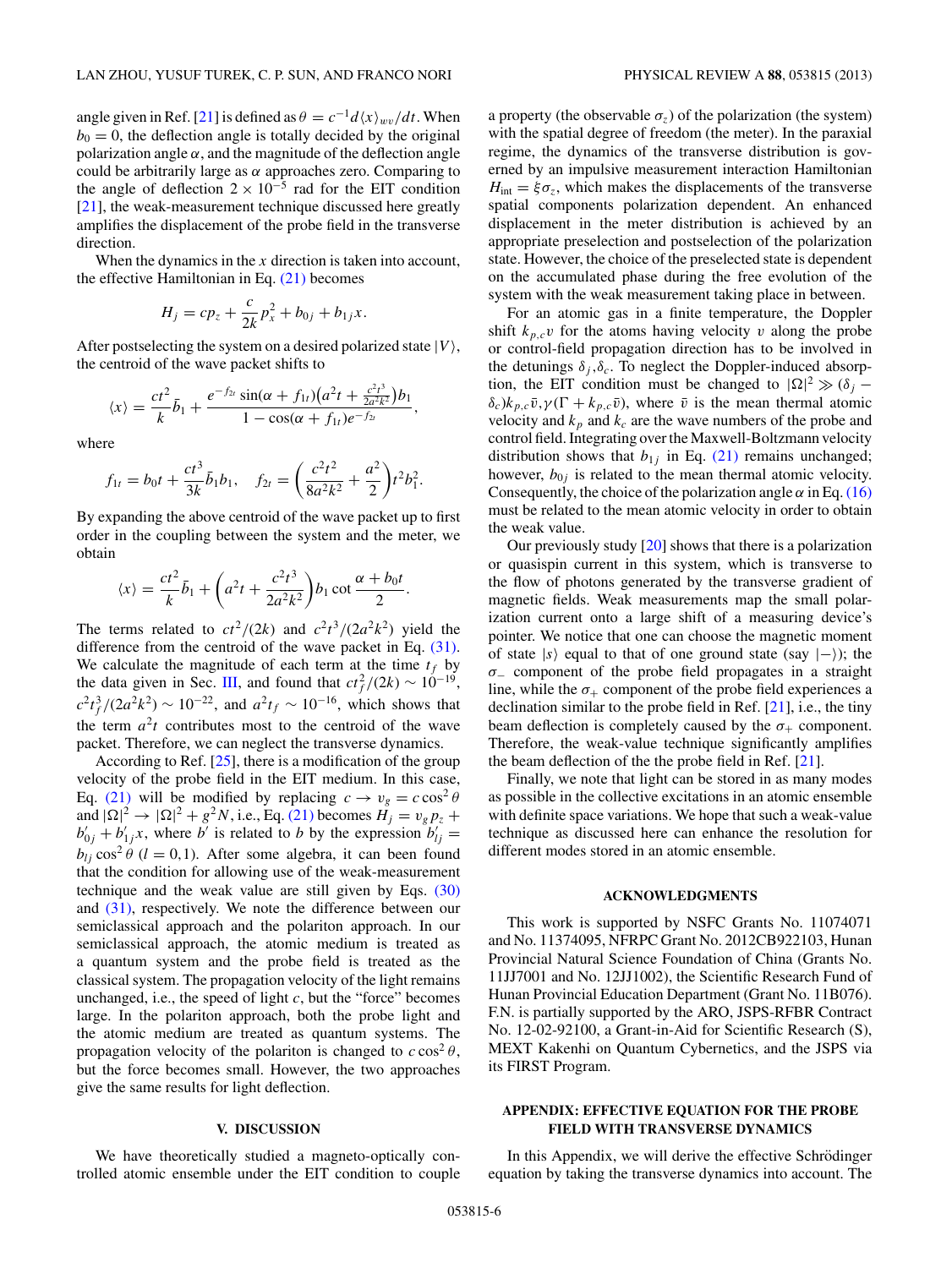effective Schrödinger equation is obtained by the following steps: First, we assume that the changes along the *z* direction of the probe envelope are smaller than the changes that occur along the transverse directions, which allows us to neglect the second-order derivative over the coordinates with respect to *z* and *t* for the amplitude  $E_i(\mathbf{r},t)$  as well as the first-order derivative over time for atomic slowly varying variables  $\Theta_{ie}$ . We obtain the paraxial wave equation

$$
i\partial_t E_j(r,t) + ic\partial_z E_j(r,t) + \frac{c}{2k} \nabla_T^2 E_j(r,t) = -g_j N \Theta_{je}.
$$
\n(A1)

In the linear-optical-response theory, the paraxial wave equation further reduces to Eq.  $(10)$ . For the atomic medium, we first obtain the Langevin equations for the atomic operators. In order to neglect the Langevin noise operators, we assume that the number of photons contained in the probe laser beams is much smaller than the number of atoms in the sample. Then the dynamics of the atomic ensemble is obtained as

$$
\dot{\Theta}_{+e} = (i\delta_{+} - \Gamma)\Theta_{+e} + i\Omega\Theta_{+s} + ig_{-}E_{-}\Theta_{+-}
$$
  
+ig\_{+}E\_{+}(\Theta\_{++} - \Theta\_{ee}), (A2a)  

$$
\dot{\Theta}_{+s} = [i(\delta_{+} - \delta_{c}) - \gamma]\Theta_{+s} - ig_{+}E_{+}\Theta_{es} + i\Omega^{*}\Theta_{+e},
$$

$$
\dot{\Theta}_{-e} = (i\delta_- - \Gamma)\Theta_{-e} + i\Omega\Theta_{-s} + ig_+E_+\Theta_{-+}
$$
\n(A2b)

$$
+ ig_{-}E_{-}(\Theta_{--}\Theta_{ee}), \qquad (A2c)
$$

$$
\dot{\Theta}_{-s} = [i(\delta_{-}-\delta_{c}) - \gamma] \Theta_{-s} - ig_{-}E_{-}\Theta_{es} + i\Omega^{*}\Theta_{-e},
$$

$$
(A2d)
$$

where we have phenomenologically introduced the relaxation rate  $\Gamma$  of the excited state and the decoherence rate *γ*. We note that the Doppler and collisional broadening are phenomenologically included in the coherence relaxation rate *γ*. Since we are interested in the situation that the intensity of the probe laser beams is much weaker than that of the control laser field, we use the perturbation approach, which is introduced in Eq. [\(6\).](#page-2-0) The zeroth-order equations in  $g_iE_j$ read

$$
\dot{\Theta}_{+e}^{[0]} = (i\delta_{+} - \Gamma)\Theta_{+e}^{[0]} + i\Omega\Theta_{+s}^{[0]}, \tag{A3a}
$$

$$
\dot{\Theta}_{+s}^{[0]} = [i(\delta_{+} - \delta_{c}) - \gamma] \Theta_{+s}^{[0]} + i\Omega^{*} \Theta_{+e}^{[0]}, \quad \text{(A3b)}
$$

$$
\dot{\Theta}_{-e}^{[0]} = (i\delta_{-} - \Gamma)\Theta_{-e}^{[0]} + i\Omega\Theta_{-s}^{[0]},\tag{A3c}
$$

$$
\dot{\Theta}_{-s}^{[0]} = [i(\delta_- - \delta_c) - \gamma] \Theta_{-s}^{[0]} + i\Omega^* \Theta_{-e}^{[0]}, \quad \text{(A3d)}
$$

and the equations of first order in  $g_jE_j$  are

$$
\dot{\Theta}_{+e}^{[1]} = (i\delta_{+} - \Gamma)\Theta_{+e}^{[1]} + i\Omega\Theta_{+s}^{[1]} + ig_{-}E_{-}\Theta_{+-}^{[0]} + ig_{+}E_{+}(\Theta_{++}^{[0]} - \Theta_{ee}^{[0]}),
$$
\n(A4a)

$$
\dot{\Theta}_{+s}^{[1]} = [i(\delta_{+} - \delta_{c}) - \gamma] \Theta_{+s}^{[1]} - ig_{+}E_{+} \Theta_{es}^{[0]} + i\Omega^{*} \Theta_{+e}^{[1]},
$$
\n(A4b)

$$
\dot{\Theta}_{-e}^{[1]} = (i\delta_- - \Gamma)\Theta_{-e}^{[1]} + i\Omega\Theta_{-s}^{[1]} + ig_+ E_+ \Theta_{-+}^{[0]} + ig_- E_- (\Theta_{--}^{[0]} - \Theta_{ee}^{[0]}),
$$
\n(A4c)

$$
\dot{\Theta}_{-s}^{[1]} = [i(\delta_- - \delta_c) - \gamma] \Theta_{-s}^{[1]} - ig_- E_- \Theta_{es}^{[0]} + i\Omega^* \Theta_{-e}^{[1]}.
$$
\n(A4d)

We assume furthermore that the whole population of atoms is initially prepared in a mixed state of the ground states when the electromagnetic fields are absent. Since the population experiences no changes for the equations of the zeroth order in  $g_j E_j$ , only the terms  $\Theta_{--}^{[0]}$  and  $\Theta_{++}^{[0]}$  are different from zero, and  $\Theta_{--}^{[0]} + \Theta_{++}^{[0]} = 1$ . For a probe field with duration much larger than  $\Gamma^{-1}$  and  $\gamma^{-1}$ , the lowest adiabatic approximation allows us to let  $\dot{\Theta}_{\alpha\beta}^{[1]} = 0$ . The steady-state solutions give the relation between the atomic response  $\Theta_{j_e}^{[1]}$  and the slow variable  $E_j$  of the probe field:

$$
\Theta_{j\dot{e}}^{[1]} = \frac{g_j[(\delta_j - \delta_c) + i\gamma] \Theta_{jj}^{[0]}}{(i\delta_j - \Gamma)[i(\delta_j - \delta_c) - \gamma] + |\Omega|^2} E_j.
$$
 (A5)

The condition  $|\Omega|^2 \gg \Gamma \gamma$ ,  $\delta_i \delta_j$  reduces the above atomic response to

$$
\Theta_{j e}^{[1]} = \Theta_{j j}^{[0]} \frac{(\delta_j - \delta_c) + i\gamma}{|\Omega|^2} g_j E_j,
$$
 (A6)

which reduces to Eq. [\(8\)](#page-2-0) by letting  $\gamma = 0$  and  $\Theta_{jj}^{[0]} = 1/2$ . Substituting  $\Theta_{j_e}^{[1]}$  into Eq. (A1), we obtain the equation for the spatial motion of the probe field:

$$
i\partial_t E_j(r,t) + ic\partial_z E_j(r,t) + \frac{c}{2k} \nabla_T^2 E_j(r,t)
$$
  
= 
$$
-\Theta_{jj}^{[0]} \frac{(\delta_j - \delta_c) + i\gamma}{|\Omega|^2} |g_j|^2 NE_j.
$$
 (A7)

Therefore, the propagation velocity of the light along the *z* direction is the speed of light. We note that the decoherence rate  $\gamma \approx 10^{-4}$  leads to absorption of the probe field by the atomic ensemble, where the relaxation rate  $\Gamma$  is of the order of megahertz. From the data presented in Sec. [III,](#page-2-0) the ratio of the output intensity of the probe field to its input intensity is approximately  $exp(-10^{-3})$ , and the magnitude of detuning  $\delta_+ - \delta_c$  is about  $10^{-2}$  Γ, which means that the detuning  $\delta_i - \delta_c$  plays the major role. In order to show the underlying physics, we let  $\gamma = 0$ . In the following, our treatment proceeds in only one transverse dimension, say in the *x* direction. By defining  $p_z = -i\partial_z$  and  $p_x = -i\partial_x$ , the paraxial wave equation becomes a Schrödinger-like equation. So we can define the effective Hamiltonian

$$
H = cp_z + \frac{c}{2k}p_x^2 - \frac{N|g_j|^2}{|\Omega|^2} \Theta_{jj}^{[0]}(\delta_j - \delta_c).
$$
 (A8)

Equation [\(12\)](#page-2-0) is obtained by neglecting the transverse momentum. It can been found that an initial mixed state with an imbalance of the populations changes the value of  $b_{0j}$  and  $b_{1j}$ in Eq. [\(21\)](#page-3-0) by replacing  $1/2 \rightarrow \Theta_{jj}^{[0]}$  in Eq. [\(22\).](#page-3-0) Hence, the observed mean position of the meter in Eq. [\(31\)](#page-4-0) is changed accordingly, and so is the choice of the polarization angle  $\alpha$  in Eq. [\(16\)](#page-2-0) to enlarge the observed mean position of the meter in Eq. [\(31\).](#page-4-0)